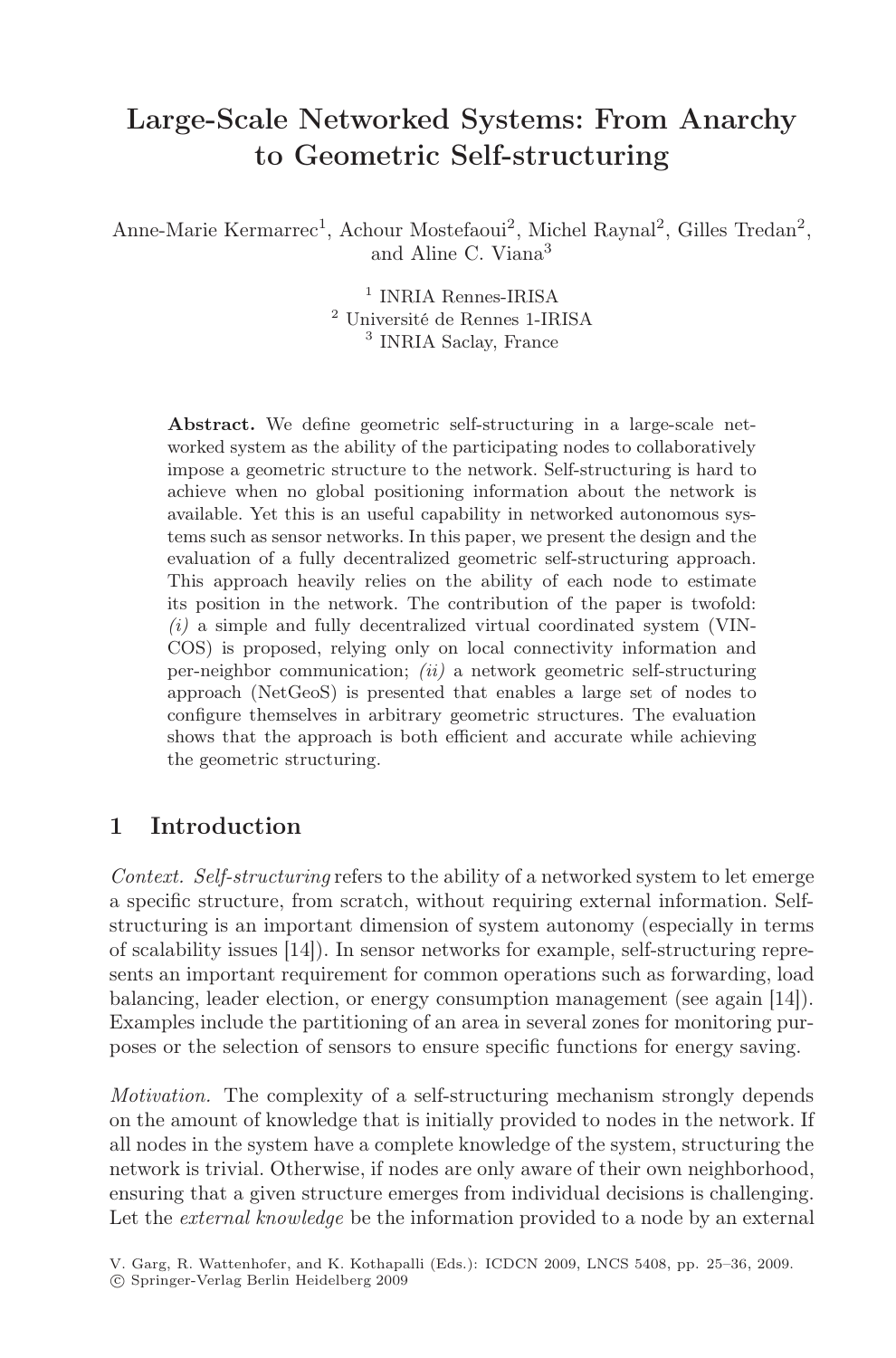entity or device. This is to oppose to *intrinsic knowledge* that consists of the information that each entity gathers itself from its observation of the network. The more external knowledge is required, the less robust a system is (especially in environments where human intervention is difficult). Instead, approaches relying mostly on intrinsic knowledge definitively increases system autonomy at the price of a higher communication overhead. In short, the autonomy degree of a networked system is inversely proportional to the external knowledge required to structure the network. It is however, crucial to come up with a reasonable trade-off between autonomy and overhead.

This paper presents a robust structuring mechanism, leading to geometric organization that can be deployed from scratch in a networked system where the initial knowledge of each node is limited to its own identity and communication range. Nodes can then be assigned to different adaptive behaviors based on the established organization. In the context of this work, we focus on wireless sensor networks (WSNs). To the best of our knowledge, this is the first *geometric structuring autonomous system* deployed upon those conditions in the literature.

Network structuring becomes a very challenging goal, as soon as neither positioning referential, boundary delimitation, nor density distribution is provided. One solution for this is to allow the nodes to access a coordinate system from which they can obtain a coordinate assignment. Such a coordinate system represents the basic layer on top of which adaptive behaviors can be designed. This constitutes our second contribution.

Most of positioning approaches in the literature  $[1, 6, 8, 10, 12]$  rely on some specific assumptions and this shows striking evidence that even more autonomy is required. This has been coped by solutions that use *no position-aware referential points* and that result in *virtual coordinates* being assigned to nodes, instead of geographic coordinates [4,6,15]. Virtual coordinates better reflect the real network connectivity, and can consequently provide more robustness in the presence of obstacles. Despite having clearly defined outlines and presenting good approximation solutions, previous works on virtual coordinates are computationally- (and message) costly, or hardly practical in wireless sensor networks [4, 6]. This situation is slowly changing though [16]. In addition, the solutions presented in [4, 8, 15], although not accounting for position-aware landmarks, require the nomination of well placed entities in the systems to work as anchors or bootstrap beacon nodes.

This paper proposes a versatile virtual coordinate system for WSNs. The main difference with related works is that the proposed approach does not rely on any anchors, position-aware landmarks, or signal measurement. Yet, nodes get assigned virtual coordinates in a fully decentralized way. Nodes derive local connectivity information, solely leveraging their per-neighbor communication.

*Contribution.* In summary, the contributions of the paper are the following ones.

- A simple and fully decentralized, *VIrtual Networked COordinate System* (VINCOS) that achieves a good coordinate assignment.
- A *Networked Geometric Structuring* approach (NetGeoS) for autonomous systems. Here, we show how NetGeoS builds upon VINCOS.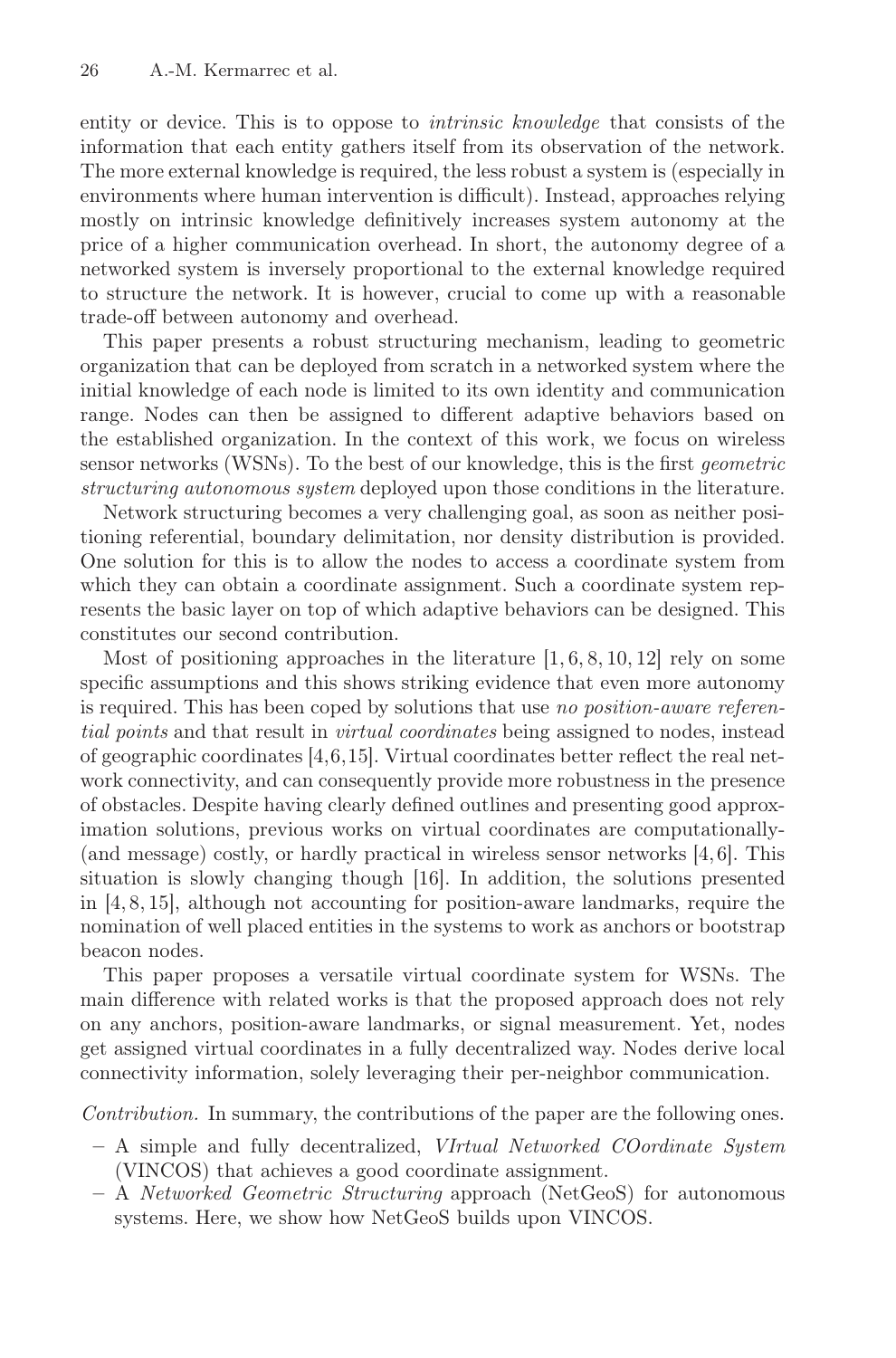*Outline.* After introducing our system model in Section 2, we present the design rationale of our approach and give an overview of related works in Section 3. The virtual coordinate system (VINCOS) is described in Section 4. In Section 5, we show how VINCOS can be used to obtain specific geometric structuring. Performance results are presented in Section 6. We give an overview of related works and conclude this work in Section 7. More development can be found in [7].

## 2 System Model

Area monitoring is one of the most typical applications of WSNs. It consists in deploying a large number of sensors in a geographic area, for collecting data or monitoring events. It is not unusual that human intervention is hardly feasible in such settings. Sensors are then deployed in mass and must be able to form a network and to operate in a decentralized self-organized manner, maintaining connectivity and area monitoring for as long as possible. These are typical applications considered here.

*Nodes.* We consider a system composed of a (finite) set of N resource-limited wireless sensor devices scattered on a geographical area. Each node gets assigned a unique identifier i. This represents both the only difference between two nodes and the only information that nodes have about the configuration. Nodes are all "equal" with respect to their capabilities. No synchronization is required.

*Communication.* Each node i is able to directly communicate wirelessly with a subset of nodes that are reachable (we refer to this subset as the *neighbors* of the node i). No node is provided with geographical topology information (such as physical obstacles). We assume *bidirectional* communication and that the density of nodes is such that the resulting communication network is connected (*i.e.*, the network is not partitioned). The presented hereafter approaches relies solely on node connectivity.

*Initial knowledge.* Initially a node only knows its identity, the fact that no two nodes have the same identity, and a parameter d that will define the size (or dimension) of the virtual coordinate space. The design of the parameter  $d$  depends on the application requirements.

## 3 Design Rationale

This section discusses the fundamental principles that underlie each of our contributions.

### 3.1 VINCOS: Virtual Coordinate System

Position awareness is a key functionality to build and maintain autonomous networked systems. A coordinate system provides each node with a "position"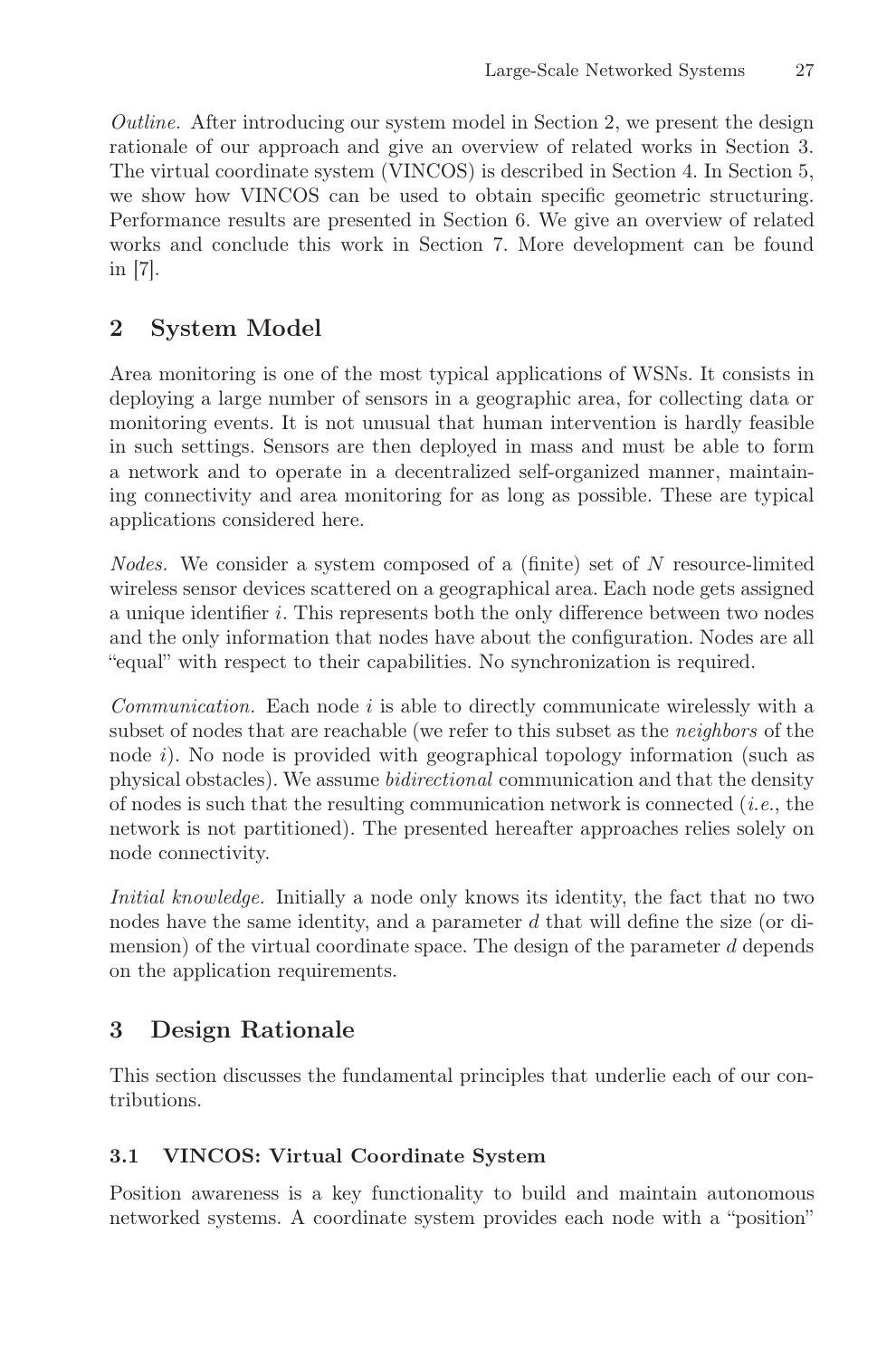

Fig. 1. (a) An example of virtual coordinates. (b) "Line partitioning" in a topology with three hot spots of different nodes densities.

that is both individual and globally consistent. As already observed, a node network awareness may come from two sources: an *intrinsic knowledge* resulting from the algorithm execution (*e.g.*, neighbors set, hop distance to a specific node, etc.), and *external knowledge* supplied by external devices (*e.g.,* satellite or radio signal device), or design hypothesis (such as "all sensors have a unique *id*", "the network is initially connected", etc.).

In VINCOS, each node is initially configured with the parameter  $d$  indicating the dimension of the coordinate system (number of coordinates). The virtual coordinates of a node i are consequently a tuple  $(x_1, \ldots, x_d)$ , where  $x_i$  is the projection of i on the jth axis of the d-dimensional virtual space.

The virtual d-dimensional space is defined as follows. The border of the geographical area covered by the nodes is partitioned into  $d$  "segments". These border segments can have the same size or different sizes (we assume in the paper that they have the same size). This depends only on the algorithm and may easily be changed. Let us consider any axis j,  $1 \leq j \leq d$ , of the coordinate system. The coordinate  $x_i$  is the length, in hops, of a shortest path from the node i to the border segment j (*i.e.*, to the closest node on that border segment). This is illustrated on Fig. 1(a) through a simple example. The coordinate system is 3-dimensional  $(d = 3)$ . The virtual coordinates of three nodes are indicated. The coordinates (2, 4, 2) mean that the corresponding node is at distance 2 of both borders 1 and 3, and at distance 4 of border 2.

The coordinate assignment of VINCOS depends on an accurate definition of the *border segments*, *i.e.*, the d "segments" dividing the border of the considered geographical area. To define the border segments, VINCOS relies on a *belt* construction mechanism. The resulting belt, defined as a set of *border-belt nodes* (nodes located on the perimeter of the area), is a connected structure that (*1*) enables communication among border-belt nodes along two different paths; (*2*) allows an order assignment to these nodes; (*3*) is one-hop wide; and (*4*) has proportional size wrt the network size<sup>1</sup>. This ensures that, given the broadcast

<sup>1</sup> A too small belt could generate inaccuracies in the coordinate system resulting in many non-neighbor nodes being assigned to the same coordinates.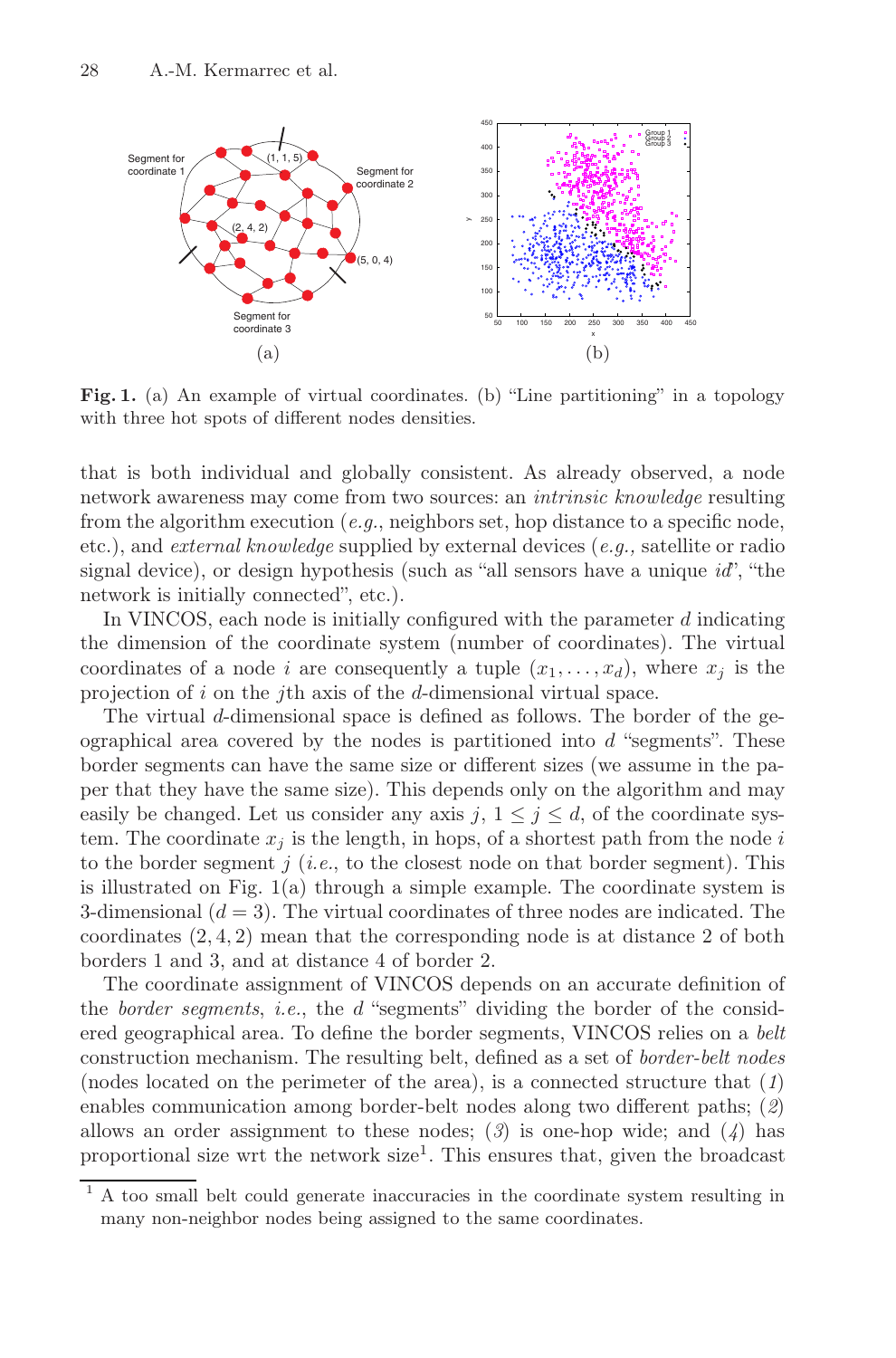communication pattern, any message forwarded along the belt (complete round) reaches every border-belt node.

Nevertheless, discovering a connected border at a low cost and in an accurate way is difficult. We quickly describe at the Section 4, how VINCOS computes such a belt, referred hereafter as *border-belt*.

#### 3.2 NetGeoS: Geometric Structuring

In the literature, network coordinates are mainly used for routing. We argue that their interest goes far beyond. When appropriately manipulated, network coordinates represent a powerful tool for different kinds of network management. A main contribution of this paper lies in showing how to rely on such a coordinate system for a different purpose: geometric structuring.

NetGeoS defines organization laws that, once applied to the virtual coordinates of each node, let emerge a specific *geometric structuring* so that nodes get assigned different behaviors/functionalities depending on their position in the network. Geometric structuring can be (1) defined as a logical partitioning of the network and (2) used as a powerful tool for structuring wireless networks and assigning different functionalities to nodes for clustering, data aggregation, or energy consumption management. Although this can be easily done upon any polar coordinates, we show here how NetGeoS is deployed upon VINCOS.

As an example, consider sensors disseminated in a large geographical area and that are partitioned in three groups, the *North* group, the *South* group, and the *Equator* group. The Equator group is a simple "straight line" of nodes that separating the north and south groups. Let us consider the application scenario where the nodes in the North and South groups are in charge of collecting some information, subsequently sent (via a routing protocol) to the Equator group. Periodically, a plane flies over the Equator line and collects the relevant data stored in the Equator sensors [3]. To implement such an application, the sensor network should be partitioned in such three groups. It turns out that this can be easily achieved with a 2-dimensional virtual coordinate system. Let  $(x_1, x_2)$ be the VINCOS coordinates of node i. i belongs to the North group if  $x_1 < x_2$ , the South group if  $x_1 > x_2$  and to the Equator group if  $x_1 = x_2$  (see example in Fig.  $1(b)$ ).

### 4 VINCOS: From Anarchy to Virtual Coordinates

To build a meaningful coordinate system, the nodes need to acquire some consistent knowledge of the network. This approach provides nodes with a novel and fully decentralized way of acquiring that knowledge. The protocol is composed of four consecutive phases summarized in Table 1 and described in a nutshell in the following paragraph. A full description of the protocol is available in [7].

*Bootstrap.* The first phase consists in identifying a set of initiators (act as landmarks). In short, nodes chosen as initiators are more connected than any of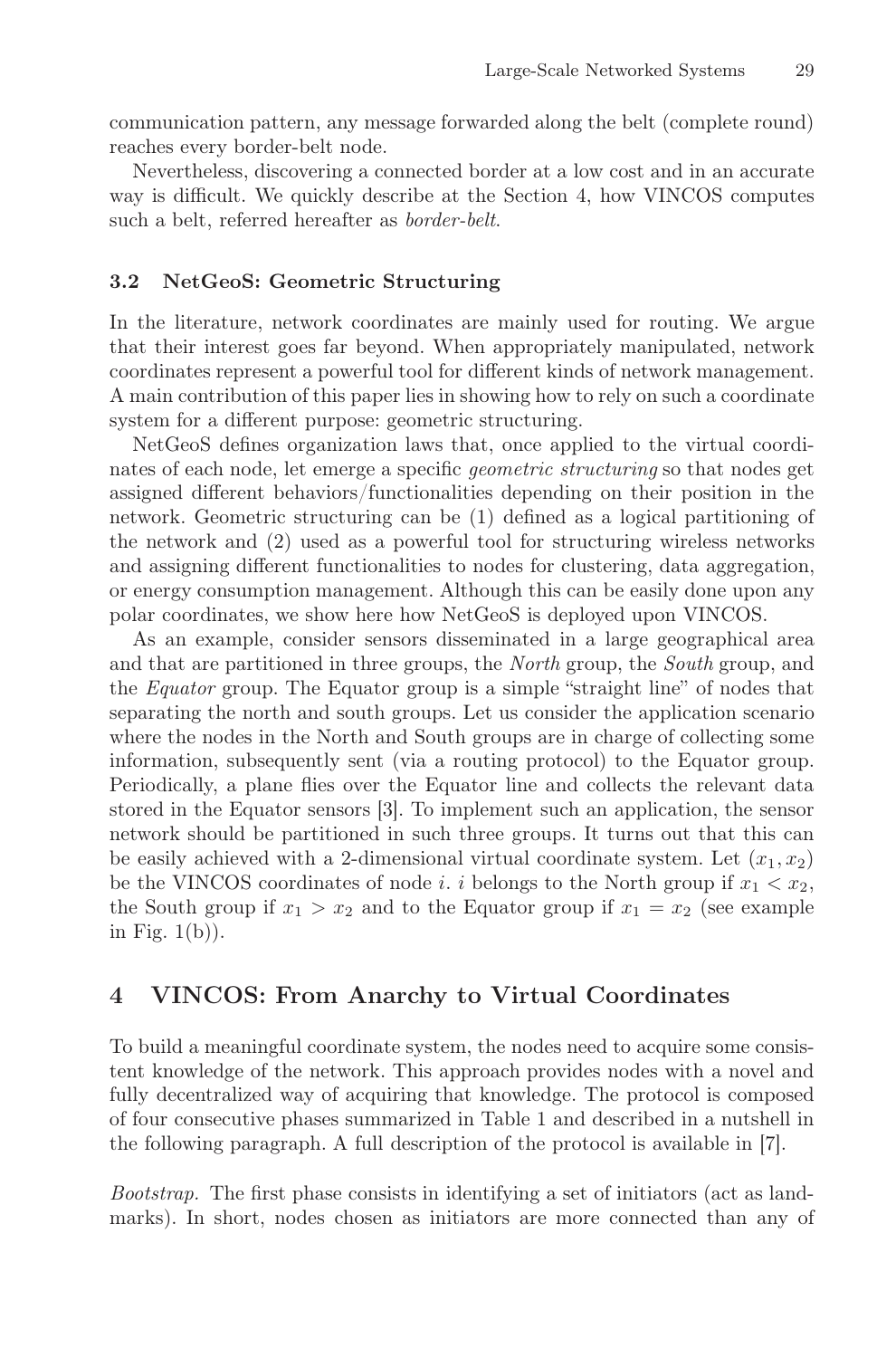|    | Input                                                      | Output                                                                                                                                            |
|----|------------------------------------------------------------|---------------------------------------------------------------------------------------------------------------------------------------------------|
|    | none                                                       | <i>initiators</i> : nodes with more neighbors                                                                                                     |
|    | <i>initiators:</i> flood their id                          | <i>all:</i> learn score (average distance to initiators)<br>perimeter bootstrap nodes: nodes that are<br>for sure on the border                   |
| 3a | highest scoring nodes: relay the probes                    | <i>perimeter bootstrap nodes:</i> send probes <i>segment definer node:</i> node that knows a connected<br>border belt with the probes it received |
|    | 3.b seqment definer nodes: split the belt                  | border-belt nodes: nodes that own the border-belt                                                                                                 |
|    | 4 <i>border-belt nodes</i> : flood their segment<br>number | <i>all</i> : learn the smallest distance to each segment<br>$(i.e.$ coordinates)                                                                  |

Table 1. Summary of the four phases of VINCOS

their neighbors therefore representing a local density maximum. During the second phase, each initiator then floods the network. This allows each node to learn its *distance to each initiator*<sup>2</sup>. Nodes then compute a *score* that is the average of all distances to the initiators.

*Border belt construction.* This phase identifies a belt of nodes on the border. To this end, a set of nodes is in charge of sending *probes*. Probes are assumed to never travel backwards: let node  $i$  receive a probe from node  $j$ ,  $i$  chooses the next probe destinator among i's neighbors that are not j's neighbors. In addition, among the eligible neighbors a node always chooses the node with the highest score. This ensures that the probe remains on the border. Eventually, the probe reaches the node that originated it. The probe path thus defines a suitable border belt: it is connected and thin (less than one hop wide). Note that at this point, more than one border could be detected. In this case, the following phases happen concurrently on each detected border. Nodes only adopt coordinates originated from the longer border.

*Segment definition.* The goal is here to devide the border in d segments. The belt allows border nodes to easily elect one of them as leader during Phase 3.a. The leader computes the total length of the border and sets the direction of the border. A node is able to uniquely decide to which of the segments it belongs based on its distance to the leader and the information about the direction (Phase 3.b).

*Coordinate definition.* Finally, each border node floods the rest of the system (Phase 4), allowing all nodes to get their distance to each border segment. This results in each node i being provided with a set of coordinates  $(x_1, \ldots, x_d)$  in the d-dimensional space. Section 5 shows how these coordinates can be used to easily define geometric structuring.

## 5 From Virtual Coordinates to Geometric Structuring

Geometric structuring can be defined as a logical partitioning of the network into geographical zones for application-dependent purposes. The aim of NetGeoS is

 $^2$  In the following, a distance always refers to the minimal distance between two nodes in terms of number of hops.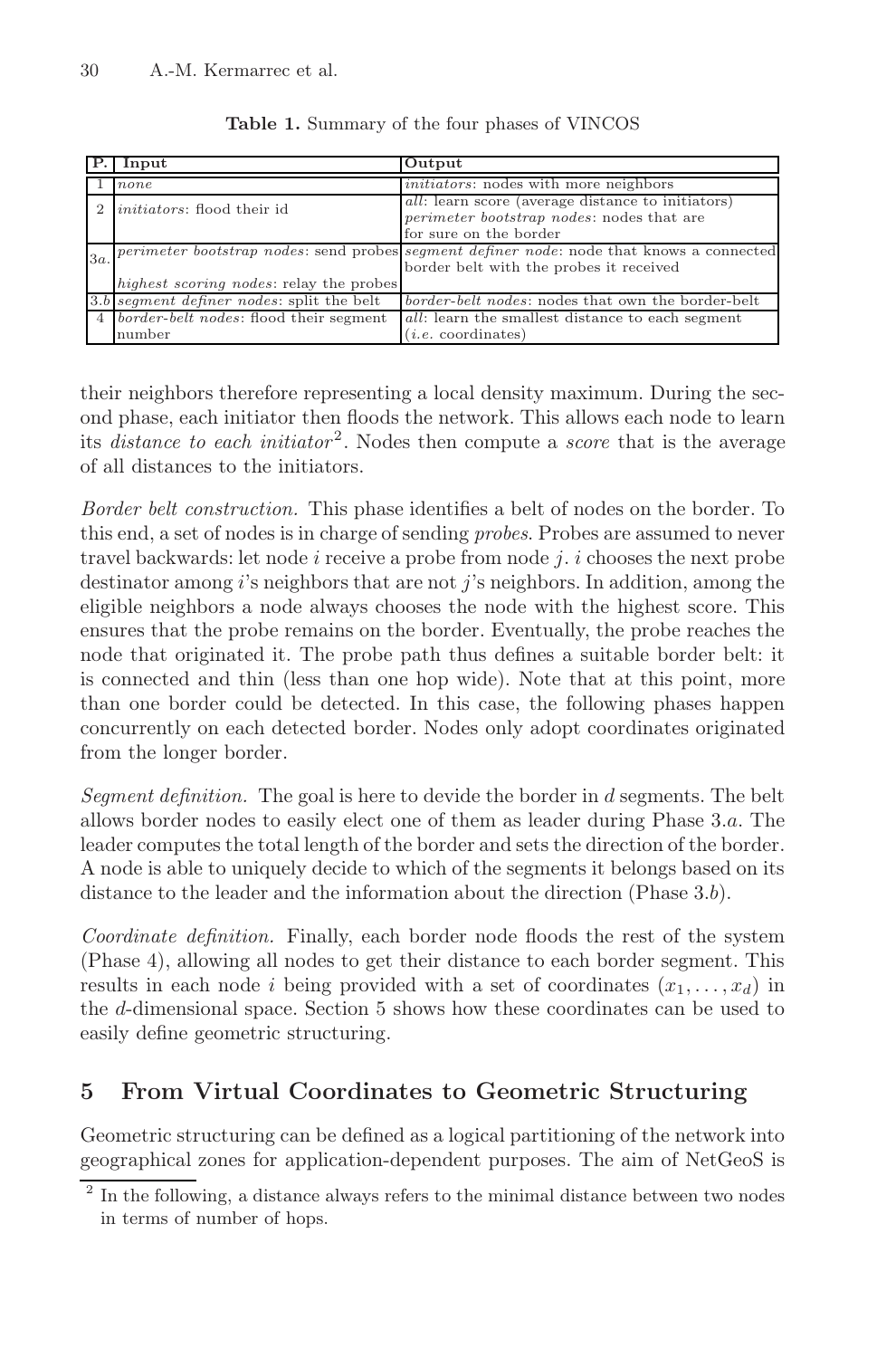

Fig. 2. Geometric partitioning examples

to provide in a fully decentralized way and based only on a local observation of the neighborhood, each node with a partition number. Partitions are then used to fulfill specific applications requirements or systems properties, for example. Formally, let K be the coordinate space (in our application,  $\mathcal{K} \in \mathbb{N}^d$ ), and let p be the number of partitions. Let  $c_i$  and  $p_i$  be the coordinates and the partition number of node i, respectively. Then a geometric structuring function is a function f s.t.  $f: \mathcal{K} \to \{0,\ldots,p\}$ , where  $f(c_i) \mapsto p_i$ . Let us observe that such a definition allows any node to compute the partition number of any other node whose coordinates are known: *each node has a global foresight of the system layout*.

Let  $(x_1, x_2)$  be the VINCOS coordinates of node *i*. In Section 3.2, the following *line partitioning function* was used to produce the introductory example, where nodes were structured into *North*, *South*, and *Equator* groups (f:  $\mathbb{N} * \mathbb{N} \rightarrow$  $\{1, 2, 3\}$ :

$$
f(x_1, x_2) \mapsto \begin{cases} 1 \text{ when } x_1 > x_2 \\ 2 \text{ when } x_1 = x_2 \\ 3 \text{ when } x_1 < x_2, \end{cases}
$$

where node i belongs to the North group if  $x_1 < x_2$ , to the South group if  $x_1 > x_2$  and to the Equator group if  $x_1 = x_2$  (see Fig. 1(b)).

Another useful geographic partitioning is the *target-like partitioning*. This is a straightforward structuring to achieve using  $d = 1$ . In this structure, each node gets as a partition number, its minimum hop distance to the border  $(f : \mathbb{N} \to \mathbb{N})$ :  $f(x_1) \rightarrow x_1$ . This can be a useful structure, for example, for tracking applications where all the inner rings could be set in sleep mode, the only active partition being the border. Whenever a node from a partition  $p$  senses something, it wakes up the partition  $p + 1$ , so that the network is gradually woken up.

Using the line partitioning, one can also create parallel vertical lines at each  $j_v$  hop in the network. In this structure, each node i belongs to the vertical line resulted from  $(f : \mathbb{N}^4 \to \{0,1\})$ :  $f(x_1, x_2, x_3, x_4) \mapsto max(x_1, x_3) \mod j_v$ (see Fig.  $2(a)$ ). In this way, parallel vertical or horizontal lines can be used to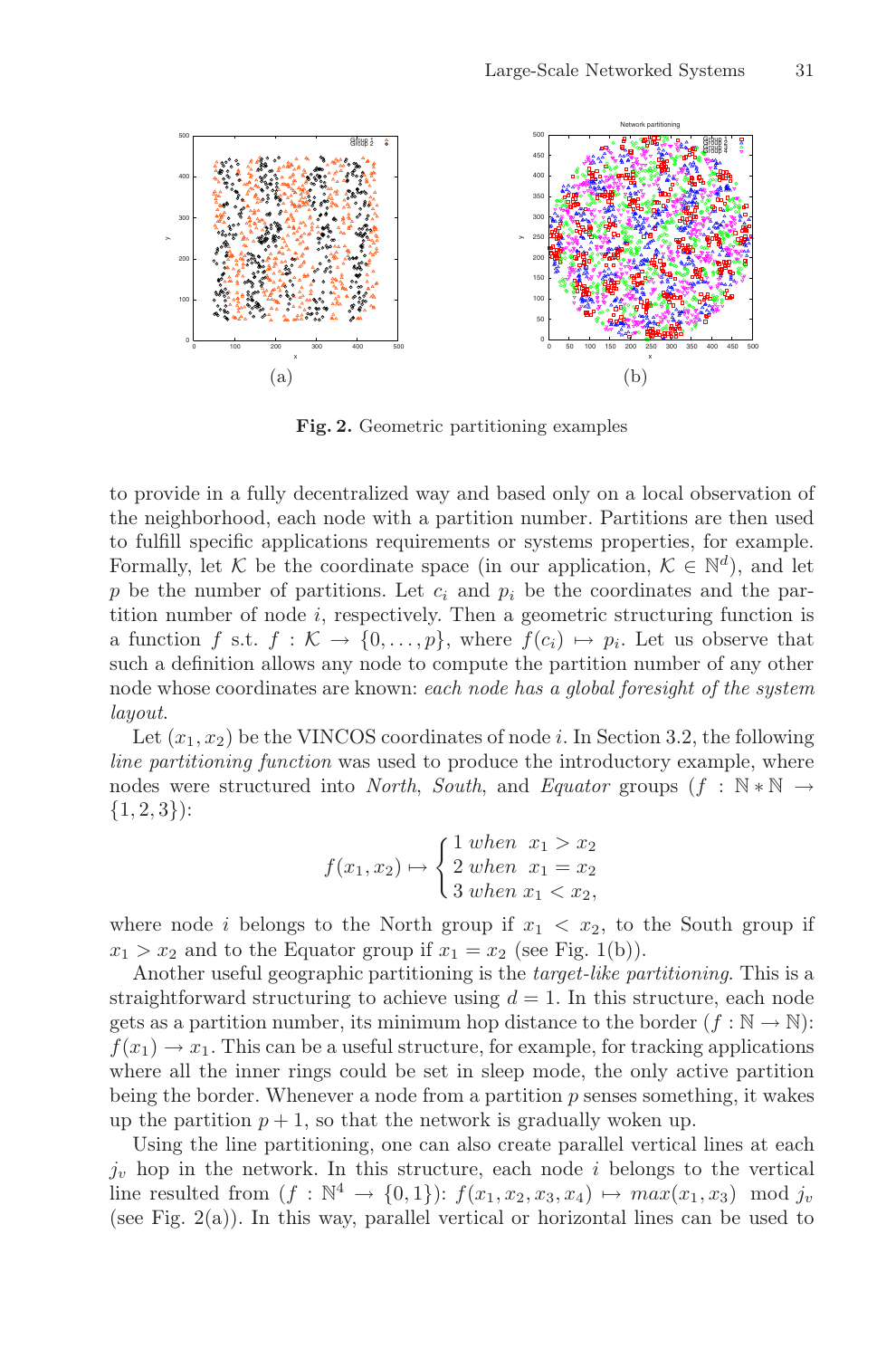select well distributed nodes in the network to be responsible for performing data aggregation. In addition, a lattice partitioning as shown in Fig. 2(b) can be used to distribute nodes between awake and sleep states for energy consumption management.

## 6 Performance Evaluation

This section describes the experiments we have conducted to assess both the performance and the accuracy of the proposed approach. The experiments have been done using a discrete event simulator implemented in Java. Note that, as we are mostly interested in the algorithmic evaluation, our simulator deliberately does not model all the details of a realistic MAC protocol. Instead, we considered a simplified MAC layer where neither messages losses, nor collisions and duplications are considered. We argue they will not affect the correctness of the proposed algorithms. This is mainly due to the fact that the well performance of the presented mechanisms are independent of the order of messages' arrival, even if it may cause a longer convergence time. A realistic MAC protocol would have the major effect of introducing arbitrary delays on messages due to messages re-transmission, which will be studied in a future work.

*Experimental setup.* We implemented the system model described in Section 2. Our simulations involve scenarios where the number of nodes varies from 250 to 2600. The nodes are distributed over a 2-dimensional plane, in an area of  $500 \times 500$  square units. A node range is simulated as a circle area. Radio ranges from 30 to 50 distance units have been used in the simulations. Nodes broadcast Hello messages within their radio range, containing information required in each phase of VINCOS.

We conducted experiments under various node distributions in the network (*i.e.*, uniform, normal, multi-centered normal distribution) and various border shapes, like topologies with concave shapes (*e.g.* rectangle- and cross-shaped topologies) or that contains a large void in the center  $(e.g.$  donuts-shaped<sup>3</sup> topologies). Each point of an experimental curve results from 20 independent experiments.

*Metrics.* Fig. 3(a) presents the average results of 20 experiments as the network size increases from 250 to 2600 nodes, for a 40-unit radio range. Network size and radio range are the two main parameters of the simulations since they impact the average number of neighbors, the system size, and the density (which globally impact initiators detection). Another key parameter is the system shape: the regularity of the border is important to ensure a correct border detection.

*Communication Costs.* The O() communication cost imposed by each phase during the execution of the VINCOS algorithm has been evaluated in [7] for a square grid shaped network of N nodes. With  $y$  and  $z$  being respectively the number of initiators and the perimeter bootstrap nodes, and d being the size of the coordinate system, the total cost of VINCOS is :  $O((2+y+d)*N+4*z\sqrt{N})$ .

<sup>3</sup> *I.e.*, circle-shaped topologies in presence of voids.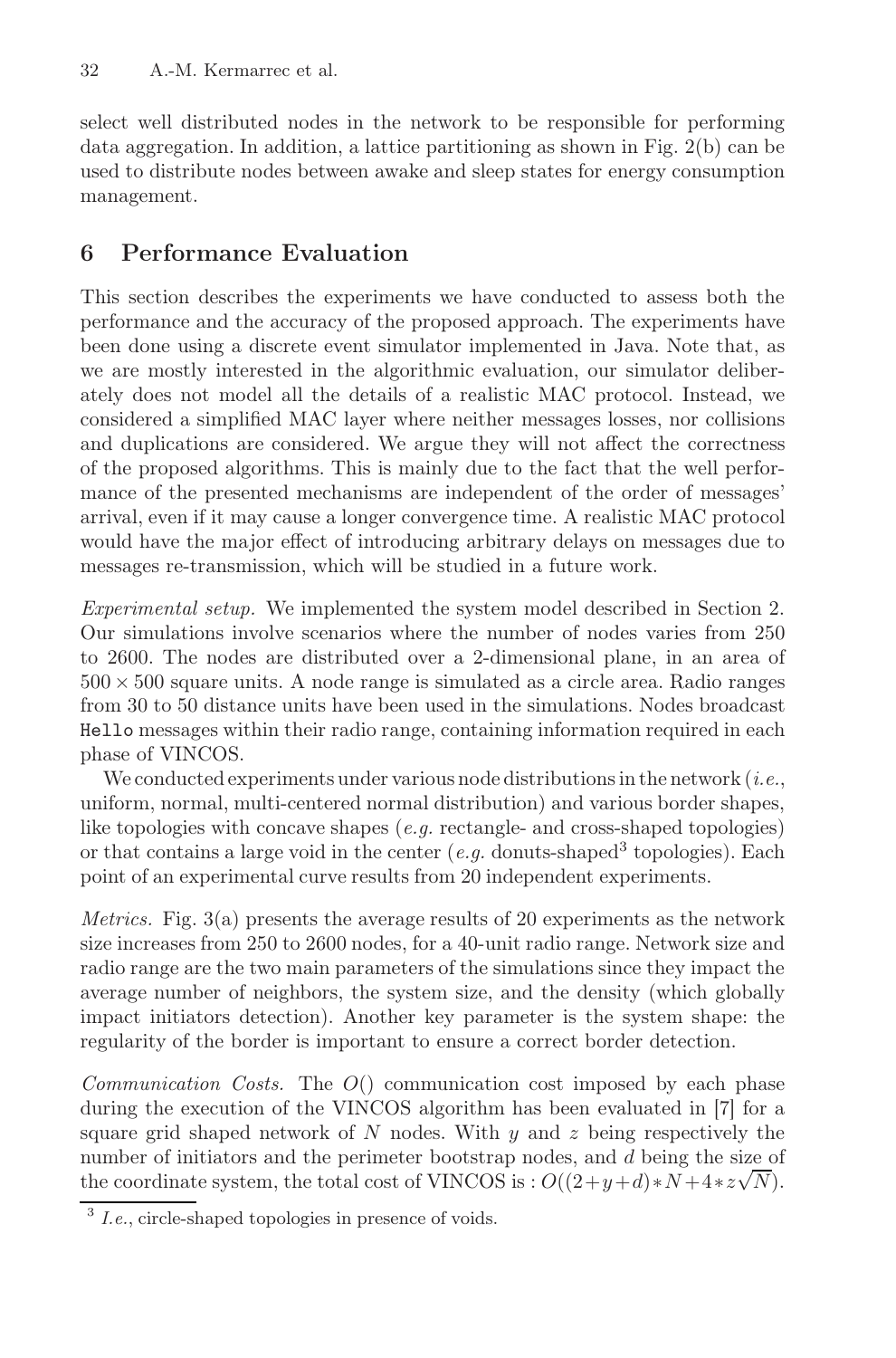

Fig. 3. (a) Cost analysis as a function of the network size, for  $d = 4$ . (b) Ratio of neighbors with the same coordinates.

Figure  $3(a)$  confirms the theoretical results by showing that the message communication cost per node for the VINCOS construction is low and independent of the size of the network. It can be observed that for increasing network size and neighbors density, the number of initiators is constant and remains low. In addition, even if the total number of messages exchanged in the network grows nearly linearly with the number of nodes, the average number of messages per node is kept low and presents a slight decrease with the increase of the network size. This can be explained by the fact that inner nodes have a constant number of messages to exchange and that only border-belt nodes exchange additional messages<sup>4</sup>. The proportion of border-belt nodes, however, decreases with the size of the system, which by consequence, decreases the average cost.

*Time of convergence.* Similarly to communication cost, the theoretical time cost was discussed through the VINCOS extended description available in [7]. The was discussed through the VINCOS extended description available total expected convergence time is  $2 + (2\sqrt{2} + 4)\sqrt{N}$  interactions.

*Accuracy.* Even though we do not focus on the routing capabilities over VINCOS, it is well known in the literature [15] that accurate coordinate systems lead to correct greedy routing. This is highly dependent on the number of nodes which get identical coordinates as well as their respective physical positions. In order to assess the accuracy of VINCOS, and consequently its routing capabilities, we measured the number of nodes in the system sharing the same coordinates. Among those, we considered the following metric at the granularity of an experiment: *"any two nodes having the same coordinate are neighbors"*. Systems that meet this metric are perfectly suitable for greedy routing: a message reaching the destination's coordinates also reaches the final destination. Fig. 3(b) shows the ratio of experiments that respect the considered metric, for different number of nodes and 50-unit radio range. The figure shows that for some node densities, the considered metric is nearly always respected. For example, consider the point of the curve  $x = 1500$  nodes, it

<sup>4</sup> This does not happen in [6], since perimeter nodes flood all the network to discover each other.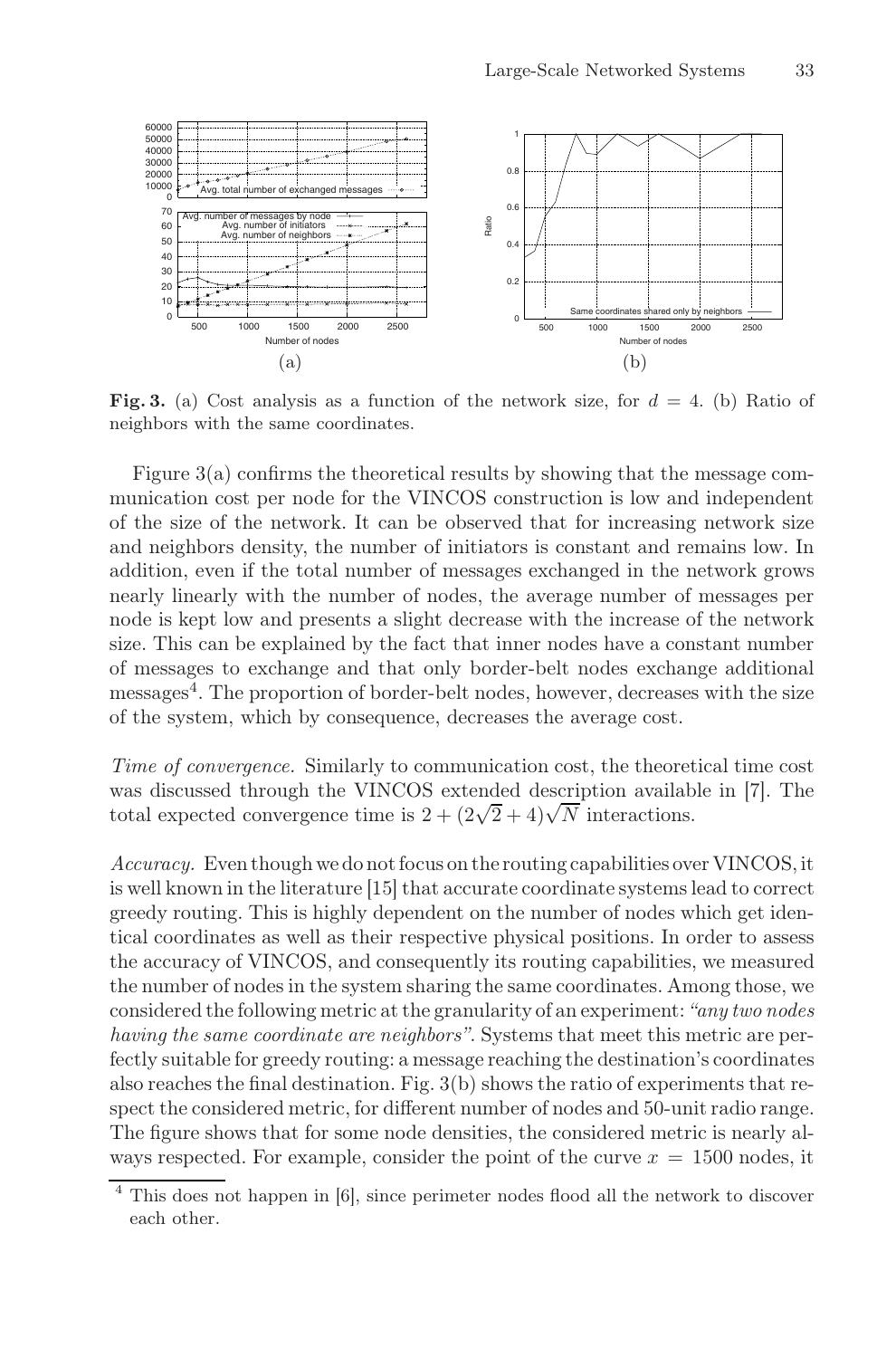

Fig. 4. (a) VINCOS's segment definition for a topology with a large void in the center. (b) VINCOS w.r.t. cost, accuracy, and external knowledge.

means that in 96% of the experiments, all nodes sharing the same coordinates are neighbors. For networks with a small number of nodes (less then 800 in the figure), the low ratio is explained by the low density in the system.

*Different shapes and node distribution.* As previously discussed, the shape of the system is a parameter that can impact the coordinate system correctness. In this section, we explore this issue by showing the resulting segment definition of VINCOS under two specific topologies. Fig. 4(a) depicts the result for a donutshaped topology with  $d = 4$  in a 2000-node network. We observe that even in the presence of voids (*i.e.*, regions inside the network that do not contain any nodes), VINCOS performs well and correctly defines the required  $d = 4$  partitions. The presence of the void leads to the detection of multiple border-belts: the biggest one is used for the virtual coordinate definition.

Fig. 2(a) shows a geometric structuring for a rectangle-shaped topology of 2000 nodes and 40-unit radio range. The obtained geometric structuring shows that VINCOS performs well in a topology with sharp angles too (this will be addressed in future). Similarly, Fig. 1(b) shows the partitioning of a 900-node network and 30-unit radio range, where nodes were scattered following a normal distribution. The topology presents three hot spots of different densities. By applying a "line" predicate, the figure shows the correct partitioning of the network in *North*, *South*, and *Equator* groups.

### 7 Related Work on Positioning Systems and Conclusion

Fig. 4(b) compares the features of related works in the literature compared to the VINCOS coordinate assignment approach. It shows their differences with respect to cost (message complexity), coordinate assignment accuracy (in terms of number of nodes sharing the same coordinate), and initial knowledge. The closest to the origin, the better is the compromise between these three criteria.

The importance of a coordinate system for autonomous systems is demonstrated by the vast literature on the topic [1,2,4,5,6,8,10,11,12,13,15]. Regarding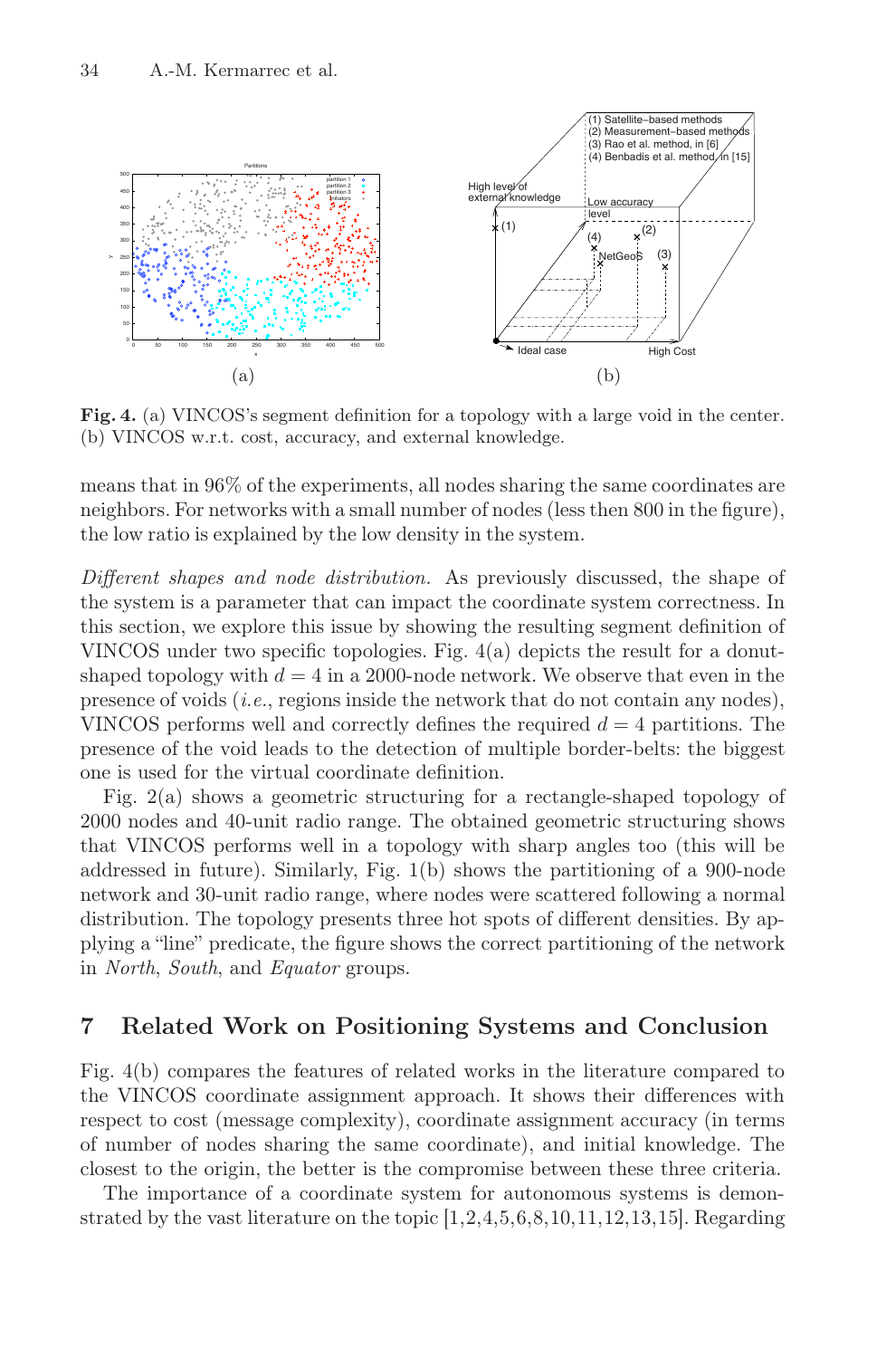absolute positioning systems, the literature is dominated by the satellite-based methods, like GPS and Galileo. Equipping all entities with a satellite receiver constitutes the best way to provide them with a very high level of external knowledge, resulting in a very accurate coordinate assignment (point (1) in Fig 4(b)). Unfortunately, this approach suffers from important drawbacks when applied to sensor networks: it is expensive, energy-inefficient, and cannot work when the sensors are deployed in a zone that is out of satellites receiver scopes.

This problem can be solved by equipping only a few entities (i.e., positionaware landmarks) with a satellite receiver, and let the other entities infer their position from connectivity information, or signal strength measurements [1, 4, 9, 10, 11, 12, 13]. While allowing systems to be designed with fewer external knowledge (*i.e.*, only few entities know their position), such hybrid approaches are costly and are not accurate from a coordinate assignment point of view<sup>5</sup> (point) (2) in Fig. 4(b)). Differently, solutions that are based only on connectivity [1,9,10] are algorithmically simpler. Nevertheless, they have a high communication cost, being their coordinate assignment accuracy strongly dependent of the landmarks density and good positioning  $[8, 15]$  (point  $(4)$  in Fig.  $4(b)$ ). A more attractive approach is then, when no position-aware referential is used. Recent researches propose solutions that result in *virtual coordinates* being assigned to nodes, instead of geographic ones [4, 6] (point (3) in Fig. 4(b)).

The coordinate assignment procedure of VINCOS is similar to the approaches described in [6, 8] with respect to initial knowledge assumptions. In these approaches, perimeter nodes or landmarks are considered to be known, situated on the border of the network topology, or are determined based on the distance to a well centered node. In particular, compared to [6], VINCOS exploits border knowledge in a much different way. Moreover, our segment definition's result gives the perfect landmarks positioning for the coordinated assignment mechanism described in [8]. In addition, the upper layer  $NetGeoS$  relies also on simple design principles. Its versatility dimension makes it relevant for defining a geometric partitioning on top of which upper layer scalable services can be implemented. Simulation results attest of the accuracy of both VINCOS and NetGeoS. Future work includes considering more realistic MAC layer models and non-convex irregular-shaped topologies.

### References

- 1. Bischoff, R., Wattenhoffer, R.: Analyzing Connectivity-Based, Multi-hop Positioning System. In: Proc. of IEEE Percom, pp. 165–176 (March 2004)
- 2. He, T., Huang, C., Blum, B., Stankovic, J., Abdelzaher, T.: Range-free Localization Schemes in Large Scale Sensor Networks. ACM Mobicom, 81–95 (2003)
- 3. Ben Hamida, E., Chelius, G.: Analytical Evaluation of Virtual Infrastructures for Data Dissemination in Wireless Sensor Networks with Mobile Sink. In: SANET 2007 (September 2007)

 $5$  For example, the signal measurement-based solutions  $[12]$  are less efficient in indoor or underground environments besides being algorithmically costless.